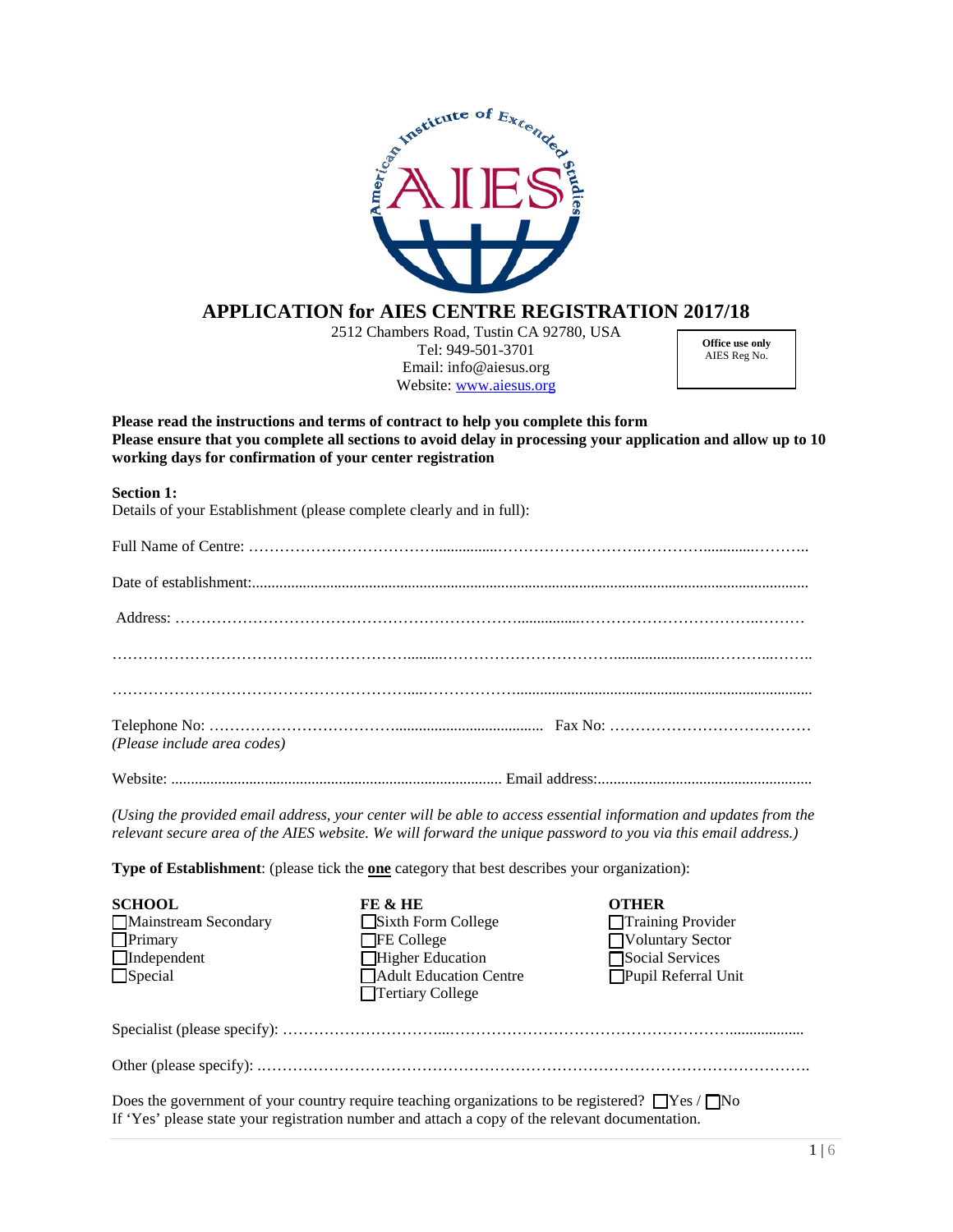| Are the premises owned or leased? If leased, how long is the remaining lease? $\Box$ Owned / $\Box$ Leased                                                 |
|------------------------------------------------------------------------------------------------------------------------------------------------------------|
|                                                                                                                                                            |
| Does the organization operate elsewhere under the same or another name? If 'Yes' please give details. $\Box$ Yes / $\Box$ No                               |
|                                                                                                                                                            |
|                                                                                                                                                            |
| Please state the name, title, and qualifications of the head of the establishment.                                                                         |
| Please state the name, title, and qualifications of the Director of Studies/Head of Department.                                                            |
| Are you already registered with AIES and adding an additional Network?<br>* If "yes" please go straight to Section 5                                       |
| $\Box$ Yes*<br>$\Box$ No                                                                                                                                   |
| <b>Section 2:</b>                                                                                                                                          |
| What type of training courses your organization offered?                                                                                                   |
| Computer Courses<br>English Language<br>Training courses<br>University Entrance-level Certification Preparation<br>Graduate Record Examination Preparation |
|                                                                                                                                                            |

Please list the courses offered by your organization and the enrolment numbers for the current academic year

| College and date of Accreditation | Oualification | <b>Numbers for current Students</b> |
|-----------------------------------|---------------|-------------------------------------|
| (where appropriate)               |               |                                     |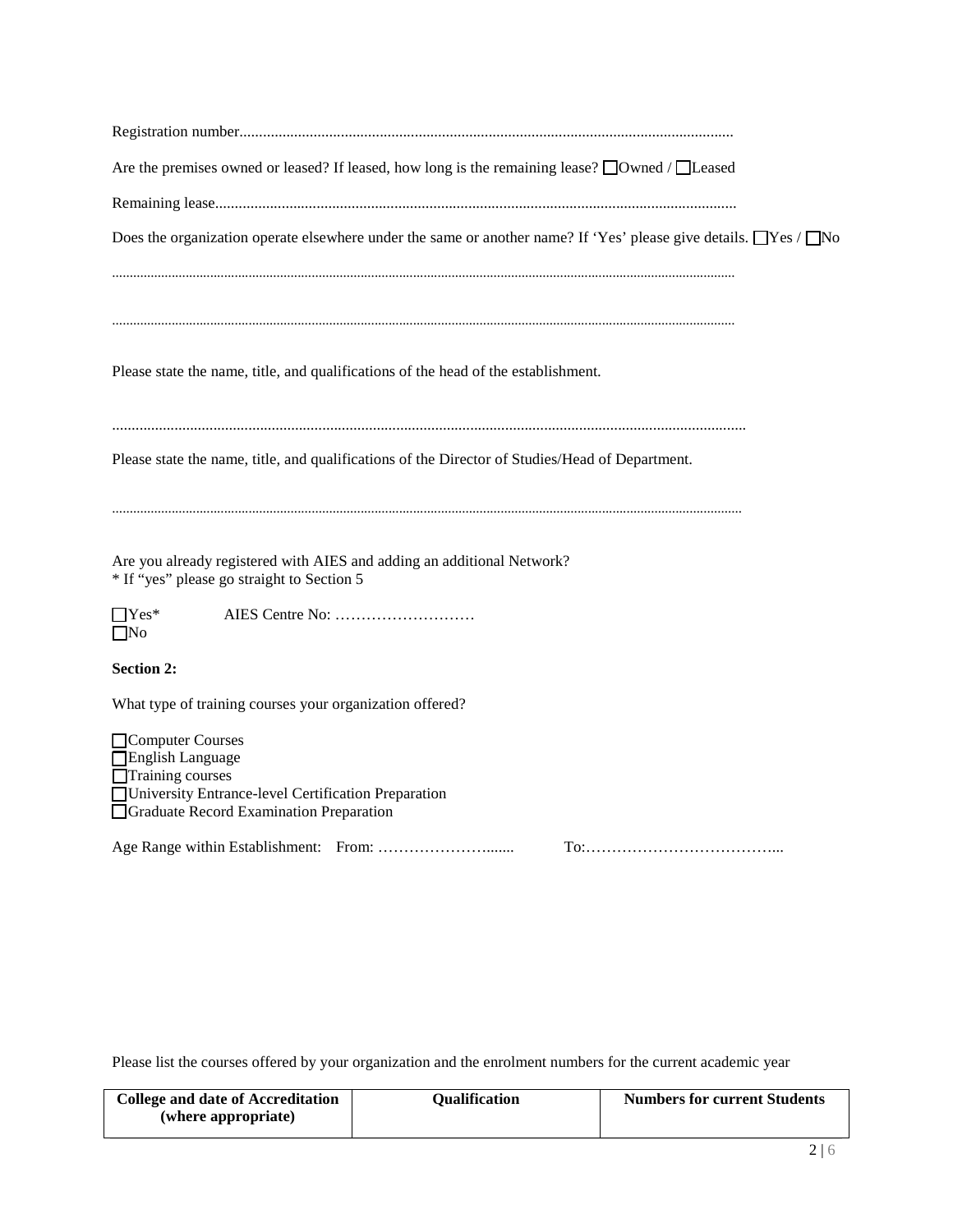## **Section 3 Registration for AIES program**

Please indicate the award(s) you are registering for and indicate the named contact for each. Please note that we can only have one named coordinator for each award.

| <b>AIES Programs / Qualification/s</b> | Named Co-ordinator + Telephone Number                     |  |
|----------------------------------------|-----------------------------------------------------------|--|
|                                        | + Email address (if different to that provided on page 1) |  |
|                                        |                                                           |  |
|                                        |                                                           |  |
|                                        |                                                           |  |
|                                        |                                                           |  |
|                                        |                                                           |  |
|                                        |                                                           |  |
|                                        |                                                           |  |
|                                        |                                                           |  |
|                                        |                                                           |  |
|                                        |                                                           |  |
|                                        |                                                           |  |
|                                        |                                                           |  |
|                                        |                                                           |  |
|                                        |                                                           |  |
|                                        |                                                           |  |
|                                        |                                                           |  |
|                                        |                                                           |  |
|                                        |                                                           |  |

## **Section 4: Learning facilities:**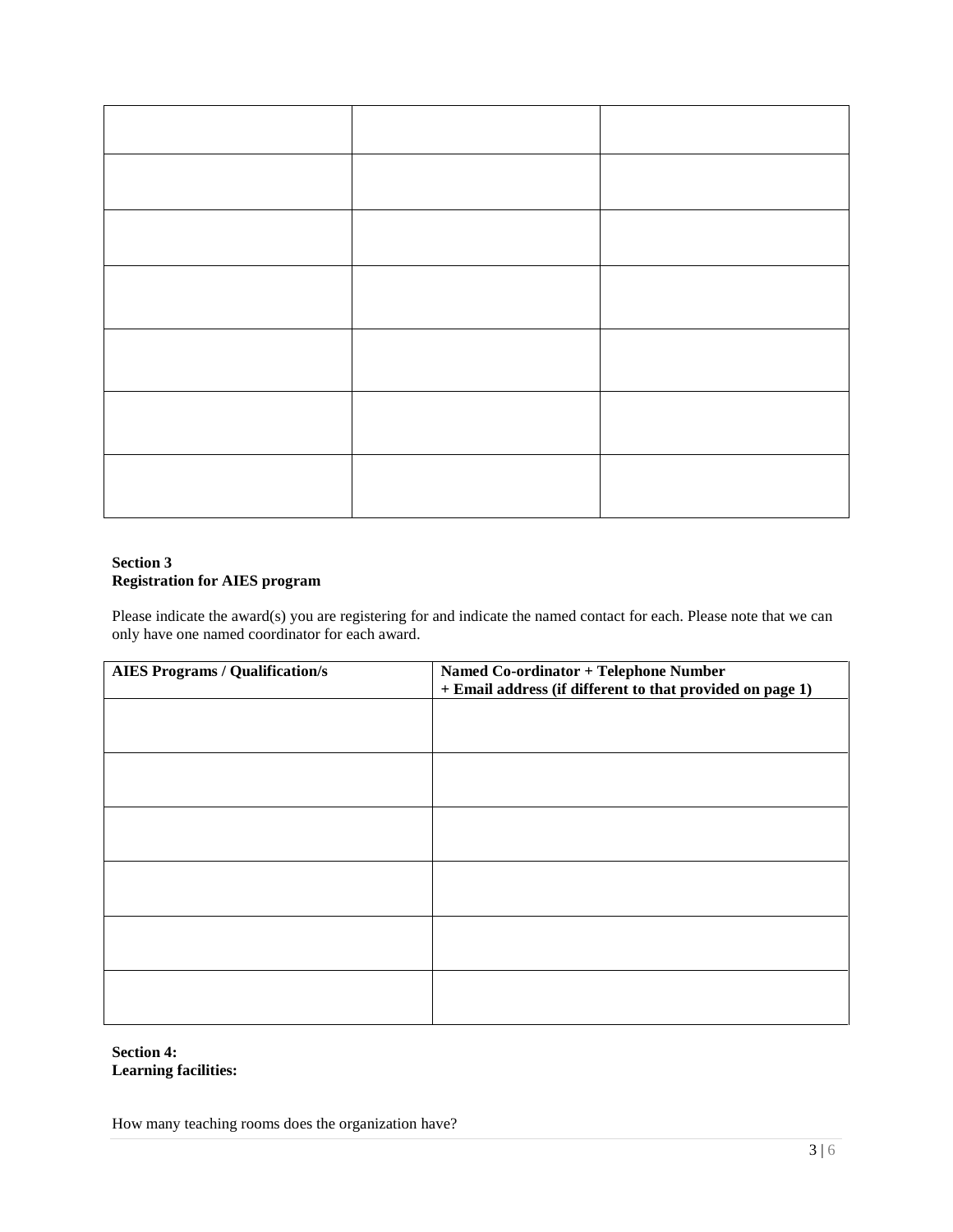…………………………………………………………………………………………………………………

How many computers does the organization have?

| Are the following facilities available on site?<br>$\bullet$ A staff room $\Box$ Yes/ $\Box$ No<br>• A student common room $\Box$ Yes/ $\Box$ No<br>• A library/learning center TYes/TNo<br>• Computer access for staff and students $\Box$ Yes/ $\Box$ No |
|------------------------------------------------------------------------------------------------------------------------------------------------------------------------------------------------------------------------------------------------------------|
| <b>Section 5</b><br><b>Teaching staff</b>                                                                                                                                                                                                                  |
| How many teaching staff does the organization have?                                                                                                                                                                                                        |
|                                                                                                                                                                                                                                                            |
| Please attached a resume for each member of staff will deliver AIES programs                                                                                                                                                                               |
| Section 6:<br><b>Quality assurance</b><br>Please provide us with the policy and procedure adopted by your organization for monitoring its operations                                                                                                       |
|                                                                                                                                                                                                                                                            |
|                                                                                                                                                                                                                                                            |
|                                                                                                                                                                                                                                                            |
|                                                                                                                                                                                                                                                            |
|                                                                                                                                                                                                                                                            |
|                                                                                                                                                                                                                                                            |
|                                                                                                                                                                                                                                                            |

Please provide us with the policy regarding the staff /students communication and its influence on the operation of the organization

**…………………………………………………………………………………………………………………… …………………………………………………………………………………………………………………….. …………………………………………………………………………………………………………………….. ……………………………………………………………………………………………………………………**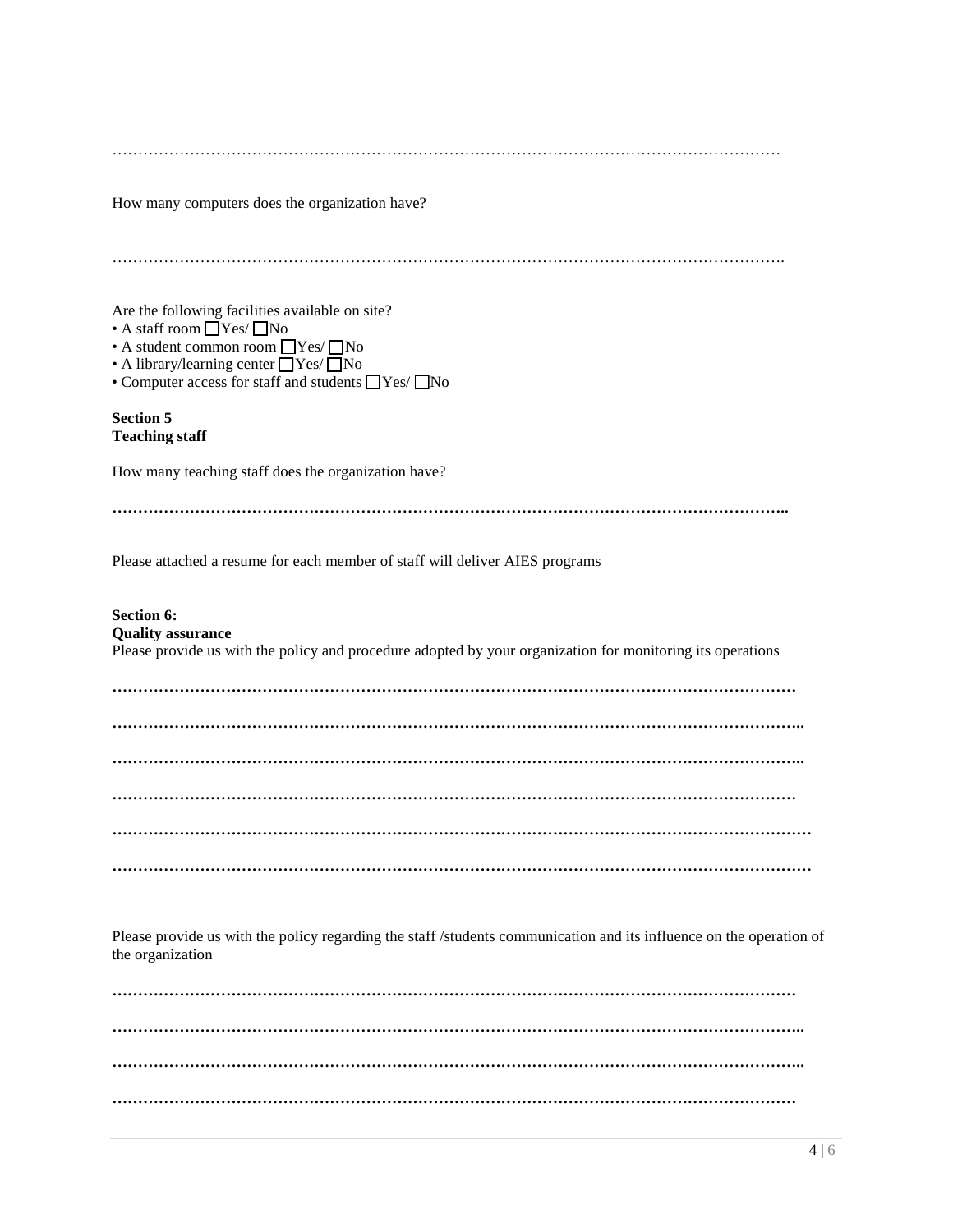| <b>Section 7</b><br><b>Advertising:</b><br>Please indicate how the organization will market AIES programs after accreditation (e.g. newspaper adverts,<br>journals).                                                    |
|-------------------------------------------------------------------------------------------------------------------------------------------------------------------------------------------------------------------------|
|                                                                                                                                                                                                                         |
|                                                                                                                                                                                                                         |
|                                                                                                                                                                                                                         |
|                                                                                                                                                                                                                         |
|                                                                                                                                                                                                                         |
|                                                                                                                                                                                                                         |
|                                                                                                                                                                                                                         |
| <b>Section 8:</b><br>Signature of Head / Principal / Manager authorized to enter into this agreement                                                                                                                    |
|                                                                                                                                                                                                                         |
|                                                                                                                                                                                                                         |
| The signature on this document constitutes an offer to contract with AIES in accordance with the terms and<br>conditions attached (see next page)<br>Please retain a copy of the application form for your own records. |
|                                                                                                                                                                                                                         |